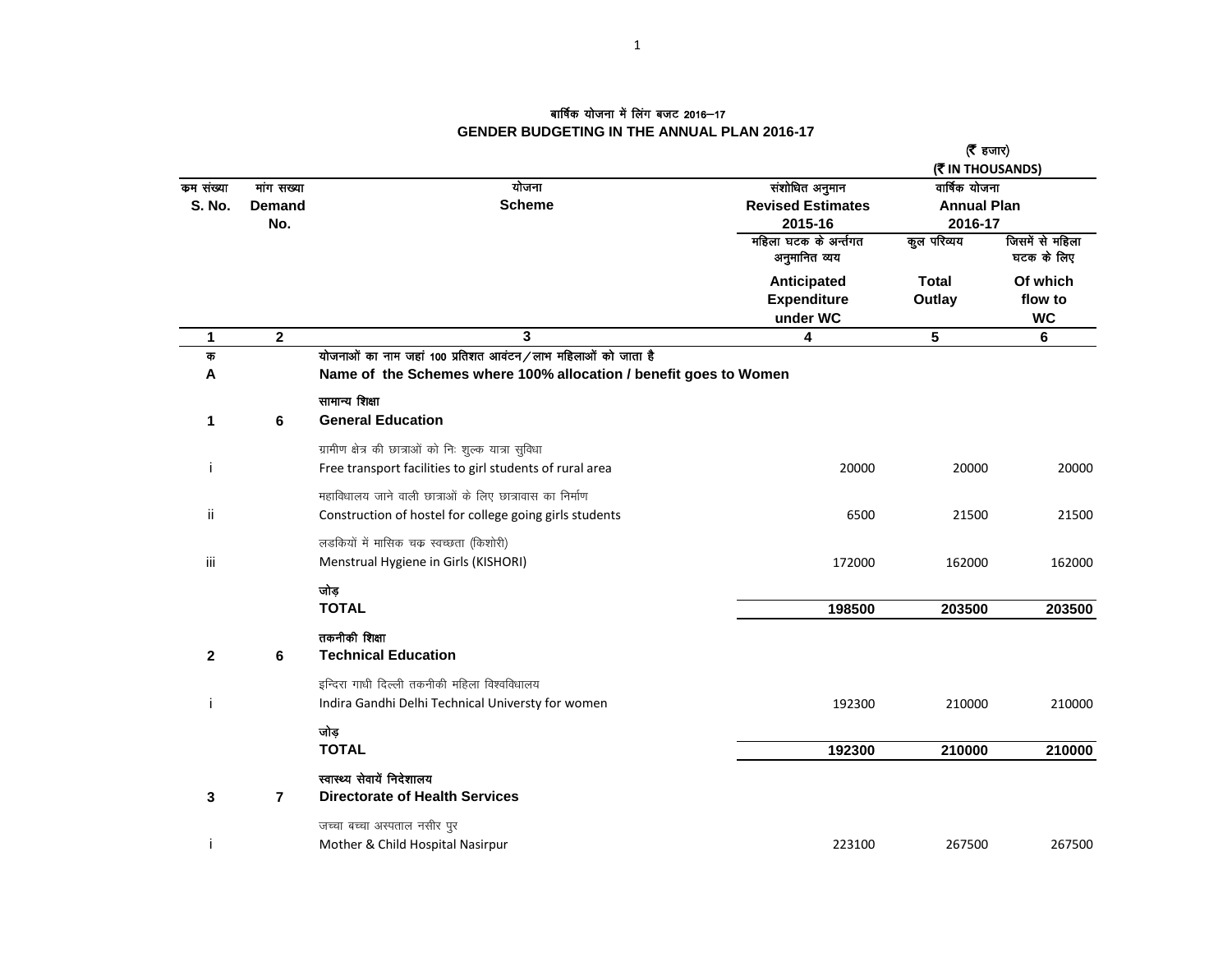|               |                         |                                           |                                               | ( $\bar{\epsilon}$ हजार)          |                                  |
|---------------|-------------------------|-------------------------------------------|-----------------------------------------------|-----------------------------------|----------------------------------|
| कम संख्या     | गांग सख्या              | योजना                                     | संशोधित अनुमान                                | (そ IN THOUSANDS)<br>वार्षिक योजना |                                  |
| <b>S. No.</b> | Demand                  | <b>Scheme</b>                             | <b>Revised Estimates</b>                      | <b>Annual Plan</b>                |                                  |
|               | No.                     |                                           | 2015-16                                       | 2016-17                           |                                  |
|               |                         |                                           | महिला घटक के अर्न्तगत<br>अनुमानित व्यय        | कुल परिव्यय                       | जिसमें से महिला<br>घटक के लिए    |
|               |                         |                                           | Anticipated<br><b>Expenditure</b><br>under WC | <b>Total</b><br>Outlay            | Of which<br>flow to<br><b>WC</b> |
| 1             | $\overline{\mathbf{2}}$ | $\overline{\mathbf{3}}$                   | 4                                             | $\overline{\mathbf{5}}$           | $\bf 6$                          |
|               |                         | स्वास्थ्य एंव प्रसूति अस्पताल कांती नगर   |                                               |                                   |                                  |
| ij.           |                         | Health cum Maternity Hospital Kanti Nagar | 50900                                         | 72000                             | 72000                            |
|               |                         | जोड़                                      |                                               |                                   |                                  |
|               |                         | <b>TOTAL</b>                              | 274000                                        | 339500                            | 339500                           |
|               |                         | परिवार कल्याण विभाग                       |                                               |                                   |                                  |
| 4             | $\overline{7}$          | <b>Family Welfare Department</b>          |                                               |                                   |                                  |
|               |                         | परिवार कल्याण योजना                       |                                               |                                   |                                  |
| j             |                         | Family Welfare Programme                  | 387900                                        | 274000                            | 274000                           |
|               |                         | जोड़                                      |                                               |                                   |                                  |
|               |                         | <b>TOTAL</b>                              | 387900                                        | 274000                            | 274000                           |
|               |                         | दि. न. नि. (चिकित्सा)                     |                                               |                                   |                                  |
| 5             | $\overline{7}$          | <b>Municipal Corporations (Medical)</b>   |                                               |                                   |                                  |
|               |                         | कस्तूरबा गांधी अस्पताल                    |                                               |                                   |                                  |
| j             |                         | Kasturba Gandhi Hospital                  | 94000                                         | 105000                            | 105000                           |
|               |                         | गिरधारी लाल प्रसूति अस्पताल               |                                               |                                   |                                  |
| ij.           |                         | G.L. Maternity Hospital                   | 39000                                         | 35000                             | 35000                            |
|               |                         | प्रसूति एंव बाल कल्याण                    |                                               |                                   |                                  |
| Ϊİ            |                         | Maternity & Child Welfare                 | 95900                                         | 100900                            | 100900                           |
|               |                         | जोड़                                      |                                               |                                   |                                  |
|               |                         | <b>TOTAL</b>                              | 228900                                        | 240900                            | 240900                           |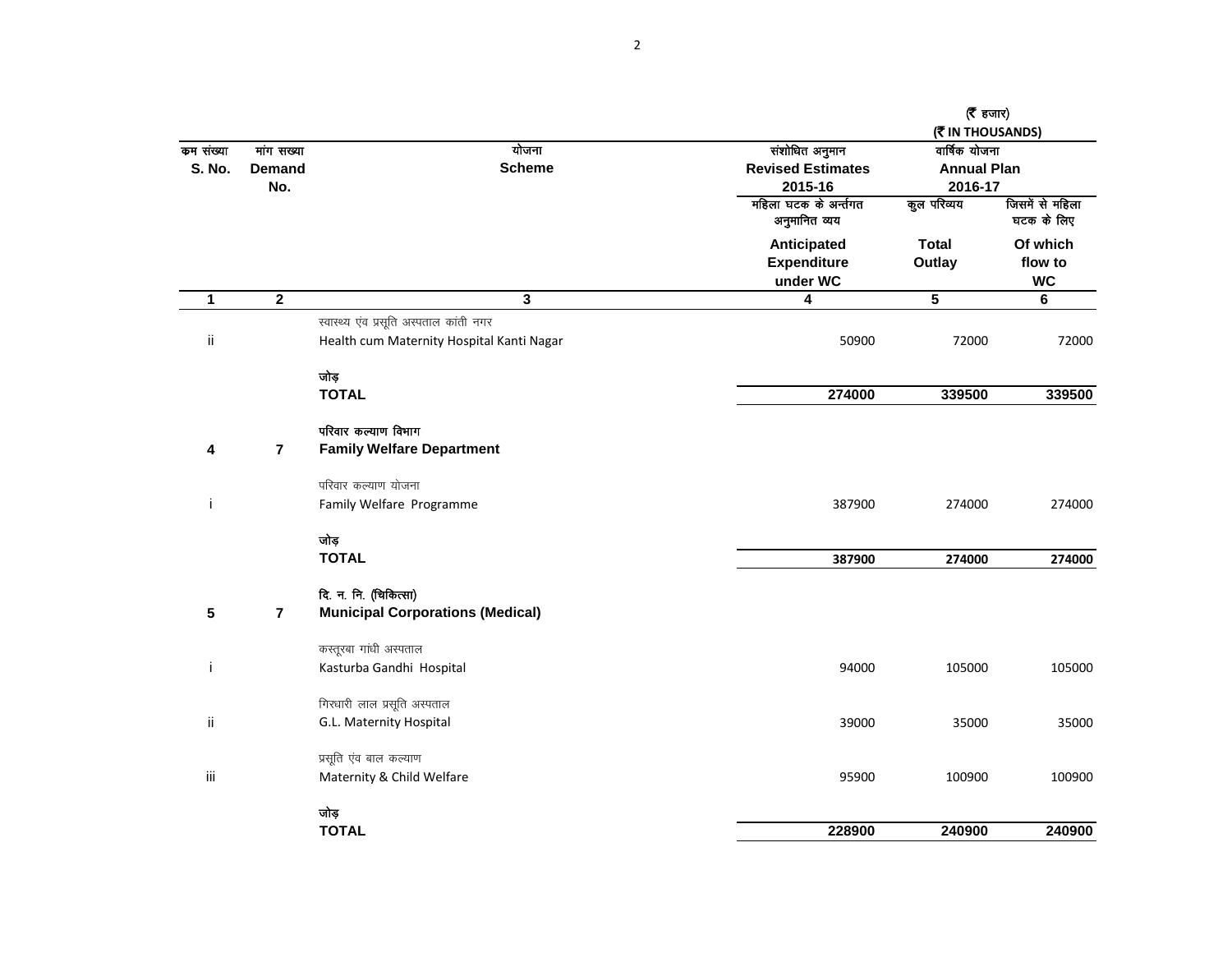| कम संख्या<br><b>S. No.</b> | गांग सख्या<br><b>Demand</b><br>No. | योजना<br><b>Scheme</b>                                                                                                                                            | संशोधित अनुमान<br><b>Revised Estimates</b><br>2015-16 | ( $\bar{\epsilon}$ हजार)<br>(WIN THOUSANDS)<br>वार्षिक योजना<br><b>Annual Plan</b><br>2016-17 |                                  |
|----------------------------|------------------------------------|-------------------------------------------------------------------------------------------------------------------------------------------------------------------|-------------------------------------------------------|-----------------------------------------------------------------------------------------------|----------------------------------|
|                            |                                    |                                                                                                                                                                   | महिला घटक के अर्न्तगत<br>अनुमानित व्यय                | कुल परिव्यय                                                                                   | जिसमें से महिला<br>घटक के लिए    |
|                            |                                    |                                                                                                                                                                   | Anticipated<br><b>Expenditure</b><br>under WC         | <b>Total</b><br>Outlay                                                                        | Of which<br>flow to<br><b>WC</b> |
| 1                          | $\mathbf{2}$                       | 3                                                                                                                                                                 | 4                                                     | 5                                                                                             | 6                                |
| 6                          | 8                                  | अ.जा. / अ.ज.जा. पिछडें एंव अल्पसंख्यक वर्गो का कल्याण विभाग<br>Department for Welfare of SC/ST/OBC/Min.                                                           |                                                       |                                                                                               |                                  |
| Ť                          |                                    | दिलशाद गार्डन में अ.जा. / अ.ज.जा. लडकियों के लिए हॉस्टल<br>Hostel for SC/ST girls at Dilshad Garden                                                               | 4600                                                  | 3400                                                                                          | 3400                             |
|                            |                                    | अनुसूचित जाति की औरतों की प्रसूति के लिये मैत्री सूश्रुत सुरक्षा योजना के अन्तर्गत दिल्ली<br>हैल्थ मिशन को अनुदान                                                 |                                                       |                                                                                               |                                  |
|                            |                                    | GIA to Delhi State Health Mission for Finincial Assistance under "Matri                                                                                           |                                                       |                                                                                               |                                  |
| ii.                        |                                    | Shishu-Suraksha Yojana to SC pregnant Women.                                                                                                                      | 4500                                                  | 9000                                                                                          | 9000                             |
|                            |                                    | अनुसूचित जाति की औरतों के लिये भ्रण सुरक्षा प्रसूति संस्थान को दिल्ली हैल्थ मिशन को<br>अनुदान                                                                     |                                                       |                                                                                               |                                  |
| iii.                       |                                    | GIA to Delhi State Health Mission for Finincial Assistance for providing<br>ante-natal care/ Institutional delivery to SC Women.                                  | 4500                                                  | 10000                                                                                         | 10000                            |
|                            |                                    | जोड़<br><b>TOTAL</b>                                                                                                                                              | 13600                                                 | 22400                                                                                         | 22400                            |
| 7                          | 8                                  | महिला एवं बाल विकास निदेशालय<br>Directorate of Women & Child Development                                                                                          |                                                       |                                                                                               |                                  |
| Ť                          |                                    | दिल्ली राज्य महिला आयोग<br>Delhi State Commission for Women                                                                                                       | 70000                                                 | 70000                                                                                         | 70000                            |
| ii                         |                                    | प्रबन्धन सेवाओ की दक्षता सुधारने के लिए कर्मचारी संस्थानो का सुदृढिकरण<br>Strengthening of staff institutions to improve the efficiency of<br>management services | 5700                                                  | 8000                                                                                          | 8000                             |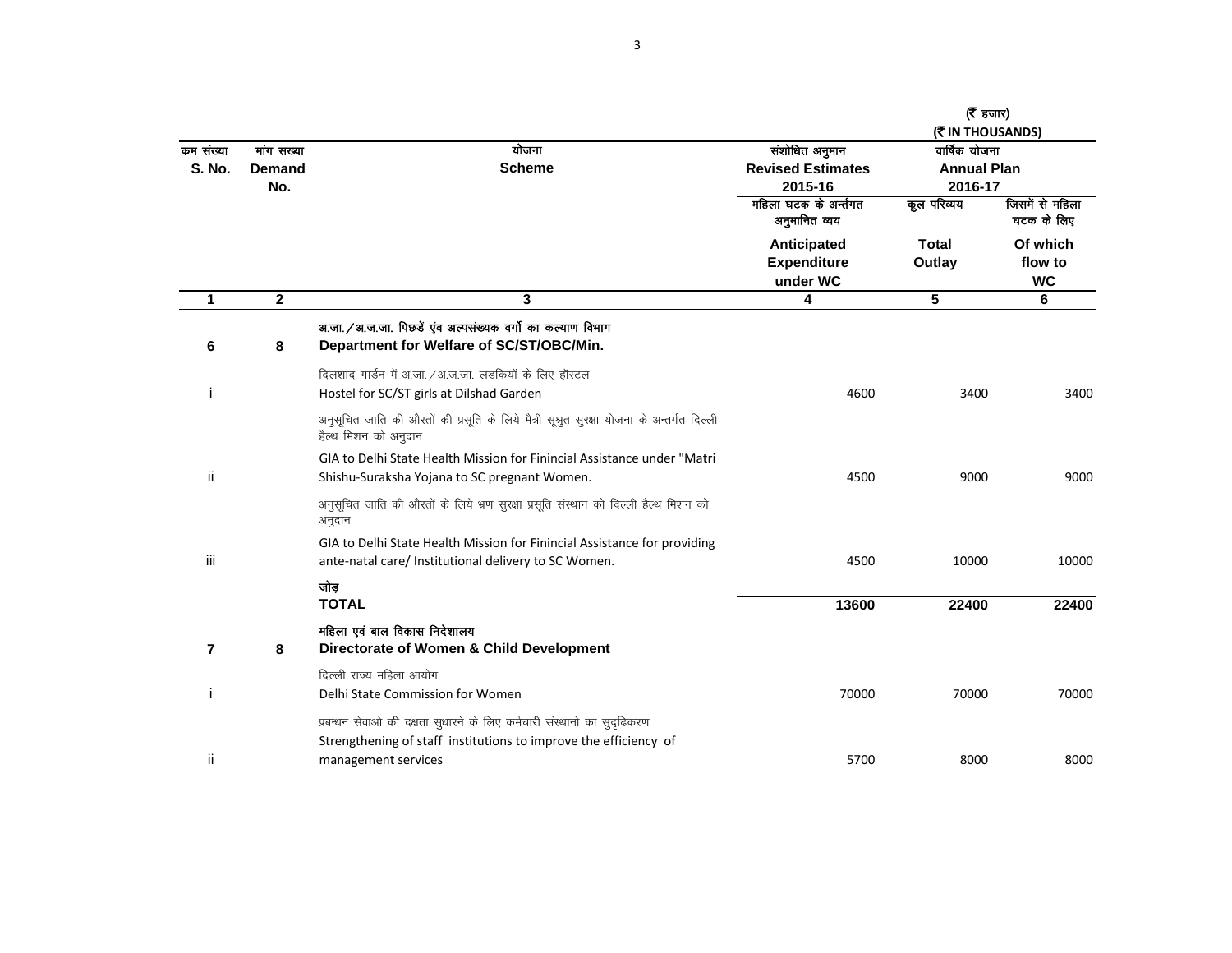| कम संख्या<br><b>S. No.</b> | गांग सख्या<br><b>Demand</b><br>No. | योजना<br><b>Scheme</b>                                                            | संशोधित अनुमान<br><b>Revised Estimates</b><br>2015-16 | ( $\bar{\epsilon}$ हजार)<br>(₹ IN THOUSANDS)<br>वार्षिक योजना<br><b>Annual Plan</b><br>2016-17 |                                  |
|----------------------------|------------------------------------|-----------------------------------------------------------------------------------|-------------------------------------------------------|------------------------------------------------------------------------------------------------|----------------------------------|
|                            |                                    |                                                                                   | महिला घटक के अर्न्तगत<br>अनुमानित व्यय                | कूल परिव्यय                                                                                    | जिसमें से महिला<br>घटक के लिए    |
|                            |                                    |                                                                                   | Anticipated<br><b>Expenditure</b><br>under WC         | <b>Total</b><br>Outlay                                                                         | Of which<br>flow to<br><b>WC</b> |
| 1                          | $\mathbf{2}$                       | 3                                                                                 | 4                                                     | $5\phantom{1}$                                                                                 | 6                                |
|                            |                                    | कामकाजी महिलाओ के लिए होस्टल का निर्माण                                           |                                                       |                                                                                                |                                  |
| iii                        |                                    | Construction of working women hostels at various location in Delhi                | 500                                                   | 200000                                                                                         | 200000                           |
|                            |                                    | विधवाओं को आर्थिक सहायता                                                          |                                                       |                                                                                                |                                  |
| iv                         |                                    | Financial Assistance to Women in distress.                                        | 2675800                                               | 2550000                                                                                        | 2550000                          |
|                            |                                    | समाज की कमजोर वर्ग की दुग्धपान कराने व परिचर्या करने वाली माताओं को आर्थिक सहायता |                                                       |                                                                                                |                                  |
|                            |                                    | Financial assistance to lactating and nursing mothers belonging to                |                                                       |                                                                                                |                                  |
| V                          |                                    | weaker section of society                                                         | 100                                                   | 500                                                                                            | 500                              |
|                            |                                    | निर्धन विधवाओं को बेटियों का विवाह कराने के लिए आर्थिक सहायता                     |                                                       |                                                                                                |                                  |
|                            |                                    | Financial assistance to poor widows for performing marriage of their              |                                                       |                                                                                                |                                  |
| vi                         |                                    | daughters & orphane girls                                                         | 109000                                                | 99000                                                                                          | 99000                            |
|                            |                                    | लाडली योजना                                                                       |                                                       |                                                                                                |                                  |
| vii                        |                                    | Ladli Yojna                                                                       | 1030500                                               | 1100000                                                                                        | 1100000                          |
|                            |                                    | भागीदारी योजनाओं-सामाजिक विकास में नई पहल-स्त्री शक्ति                            |                                                       |                                                                                                |                                  |
| viii                       |                                    | Scheme of Bhagidari- New initiative in social development - Stree Shakti          | 194100                                                | 200000                                                                                         | 200000                           |
|                            |                                    | आंगनवाड़ी सहायकों व कर्मियों को अतिरिक्त मानदेय                                   |                                                       |                                                                                                |                                  |
| ix                         |                                    | Additional honorarium to Anganwadi Helpers and workers                            | 525000                                                | 580000                                                                                         | 580000                           |
|                            |                                    | घरेलु हिंसा से महिलाओं की सुरक्षा अधिनियम, 2005 का प्रतिपालन                      |                                                       |                                                                                                |                                  |
| x                          |                                    | Implementation of Protection of Women Domestic Violence Act 2005                  | 6000                                                  | 7700                                                                                           | 7700                             |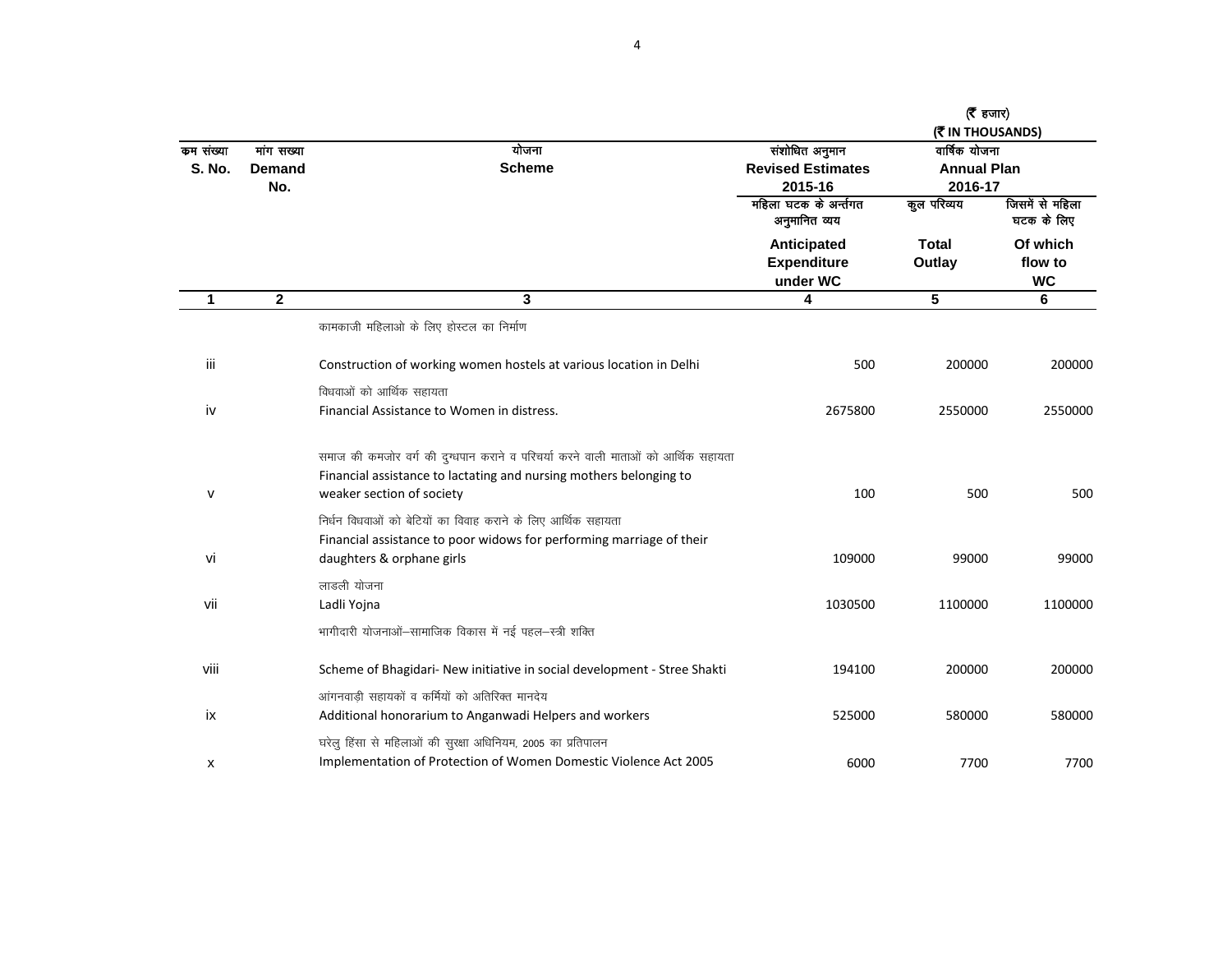|                            |                             |                                                                                                                                                                                     |                                                       | (रैं हजार)<br>(MITHOUSANDS)                    |                                  |
|----------------------------|-----------------------------|-------------------------------------------------------------------------------------------------------------------------------------------------------------------------------------|-------------------------------------------------------|------------------------------------------------|----------------------------------|
| कम संख्या<br><b>S. No.</b> | गांग सख्या<br>Demand<br>No. | योजना<br><b>Scheme</b>                                                                                                                                                              | संशोधित अनुमान<br><b>Revised Estimates</b><br>2015-16 | वार्षिक योजना<br><b>Annual Plan</b><br>2016-17 |                                  |
|                            |                             |                                                                                                                                                                                     | महिला घटक के अर्न्तगत<br>अनुमानित व्यय                | कुल परिव्यय                                    | जिसमें से महिला<br>घटक के लिए    |
|                            |                             |                                                                                                                                                                                     | Anticipated<br><b>Expenditure</b><br>under WC         | Total<br>Outlay                                | Of which<br>flow to<br><b>WC</b> |
| 1                          | $\mathbf 2$                 | $\overline{\mathbf{3}}$                                                                                                                                                             | 4                                                     | 5                                              | 6                                |
| xi                         |                             | आंगनवाडी कर्मियों एवं सहायकों को मानदेय के लिए दिल्ली समाज कल्याण बोर्ड को सहायता<br>अनुदान<br>GIA to Delhi Social Welfare Board for honorarium to anganwari workers<br>and helpers | 4200                                                  | 3400                                           | 3400                             |
|                            |                             | मानव संशाघन विकास रिपोर्ट की सिफारिशों का प्रतिपालन / ब्रिंग अध्ययन पीठ<br>Implementation of the recomendations of HD report /Gender Study                                          |                                                       |                                                |                                  |
| xii                        |                             | Chair                                                                                                                                                                               |                                                       | 500                                            | 500                              |
| xiii                       |                             | आई.सी.डी.एस. प्रशिक्षण (राज्य व केन्द्र हिस्सा)<br>ICDS (Training)(State & Central Share)                                                                                           | 45400                                                 | 37000                                          | 37000                            |
| xiv                        |                             | आई.सी.डी.एस.- सामान्य (राज्य व केन्द्र हिस्सा)<br>ICDS(General)(State & Central Share)                                                                                              | 1200000                                               | 1400000                                        | 1400000                          |
| XV                         |                             | आई.सी.डी.एस.– राजकीय हिस्से के अतगर्त दिल्ली समाज कल्याण बोर्ड हेतु सहायता अनुदान<br>Grant-in-aid to Delhi Social Welfare Board under ICDS-State Share                              | 200                                                   | 200                                            | 200                              |
| xvi                        |                             | इंदिरा गांधी मातृत्व सहयोग योजना (राज्य व केन्द्र हिस्सा)<br>Indira Gandhi Matritva Sahyog Yojana (IGMSY)(State & Central Share)                                                    | 70000                                                 | 110000                                         | 110000                           |
| xvii                       |                             | बेटी बचाओ बेटी पढ़.ाओ<br>Beti Bachao Beti Padhao (CSS)                                                                                                                              | 19500                                                 | 45000                                          | 45000                            |
|                            |                             | महिला हैल्प लाइन -181 के लिए राज्य महिला आयोग को सहायता अनुदान (सी.एस.एस)                                                                                                           |                                                       |                                                |                                  |
| xviii                      |                             | State Commission for Women for "181 - Women Help Line" (CSS)                                                                                                                        | 10200                                                 | 7400                                           | 7400                             |
|                            |                             | जोड़<br><b>TOTAL</b>                                                                                                                                                                | 5966200                                               | 6418700                                        | 6418700                          |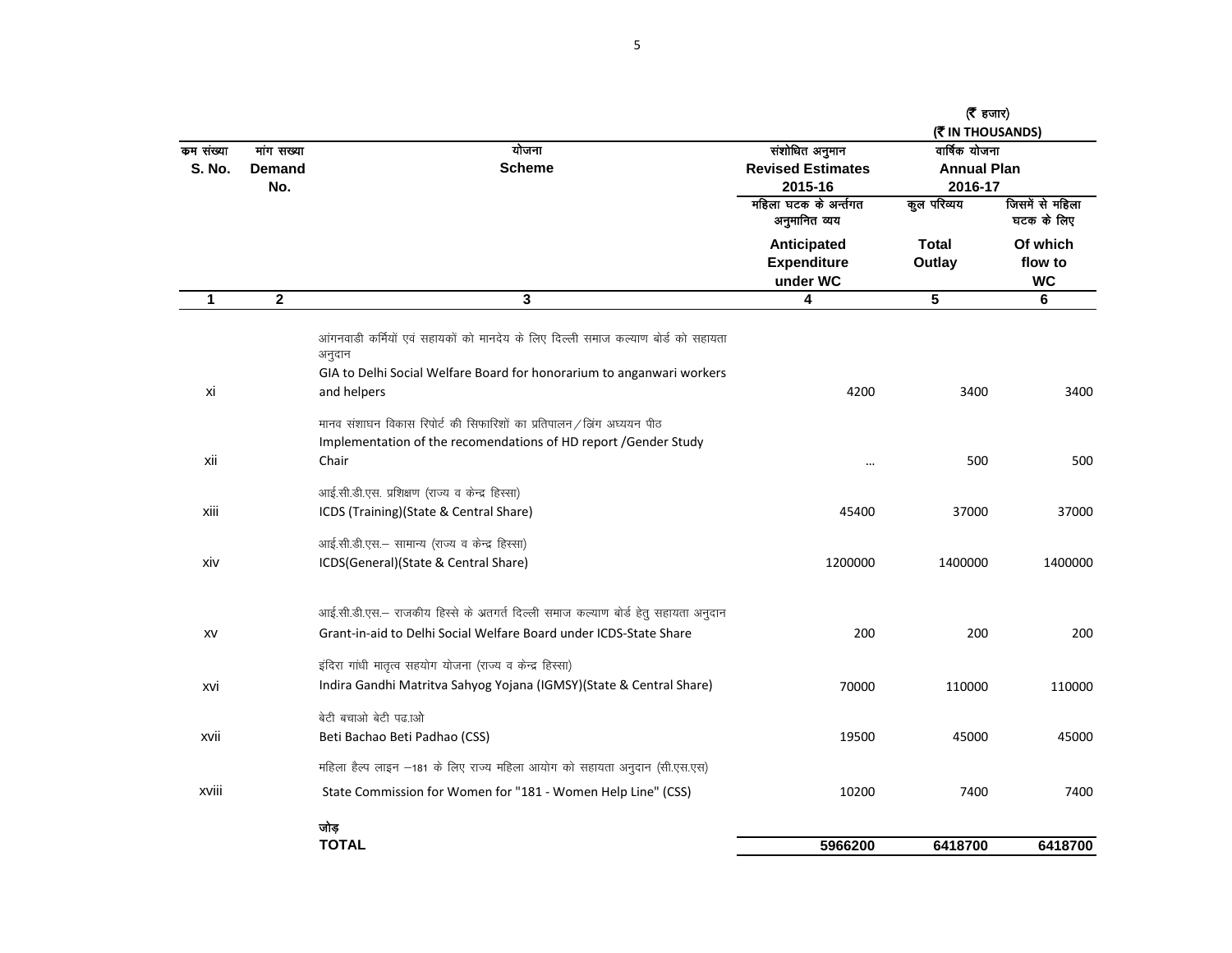|                            |                             |                                                                                                                                                                   |                                                       | (रैं हजार)<br>(そ IN THOUSANDS)                 |                                  |
|----------------------------|-----------------------------|-------------------------------------------------------------------------------------------------------------------------------------------------------------------|-------------------------------------------------------|------------------------------------------------|----------------------------------|
| कम संख्या<br><b>S. No.</b> | गांग सख्या<br>Demand<br>No. | योजना<br><b>Scheme</b>                                                                                                                                            | संशोधित अनुमान<br><b>Revised Estimates</b><br>2015-16 | वार्षिक योजना<br><b>Annual Plan</b><br>2016-17 |                                  |
|                            |                             |                                                                                                                                                                   | महिला घटक के अर्न्तगत<br>अनुमानित व्यय                | कुल परिव्यय                                    | जिसमें से महिला<br>घटक के लिए    |
|                            |                             |                                                                                                                                                                   | Anticipated<br><b>Expenditure</b><br>under WC         | <b>Total</b><br>Outlay                         | Of which<br>flow to<br><b>WC</b> |
| $\mathbf{1}$               | $\overline{\mathbf{2}}$     | 3                                                                                                                                                                 | 4                                                     | $5\phantom{.0}$                                | 6                                |
| 8                          | 8                           | पोषण<br><b>Nutrition</b>                                                                                                                                          |                                                       |                                                |                                  |
| Ť                          |                             | किशोरी शक्ति योजना (राज्य व केन्द्र हिस्सा)<br>Kishori Shakti Yojana (State & Central Share)                                                                      | 12200                                                 | 12200                                          | 12200                            |
| ij.                        |                             | किशोरियों के लिए आर.जी.एस.ई.ए.जी.–सबला (राज्य व केन्द्र हिस्सा)<br>RGSEAG (SABLA) for Adolesecent girls (State & Central Share)                                   | 194800                                                | 221800                                         | 221800                           |
| iii                        |                             | किशोरियों के सशक्तीकरण हेतु पूरक पोषक कार्यक्रम (राज्य व केन्द्र हिस्सा)<br>RGSEAG (SABLA) for Adolesecent Girls other than Nuturition (State &<br>Central Share) | 10000                                                 | 10000                                          | 10000                            |
|                            |                             | जोड<br><b>TOTAL</b>                                                                                                                                               | 217000                                                | 244000                                         | 244000                           |
|                            |                             | जोड़ (क)<br><b>TOTAL(A)</b>                                                                                                                                       | 7478400                                               | 7953000                                        | 7953000                          |
| ख                          |                             | योजनाओं का नाम जहां परिव्यय का 30 से 99 प्रतिशत/लाभ महिलाओं को जा रहा है<br>Name of the schemes where 30 to 99 percentage of outlay /                             |                                                       |                                                |                                  |
| В                          |                             | benefit is going towards women                                                                                                                                    |                                                       |                                                |                                  |
| 1                          | 6                           | सामान्य शिक्षा<br><b>General Education</b>                                                                                                                        |                                                       |                                                |                                  |
| j.                         |                             | स्कूल पुस्तकालयों का विकास<br>Improvement of School Libraries                                                                                                     | 8150                                                  | 17000                                          | 8500                             |
| ij.                        |                             | विद्यार्थियों को स्कूल वर्दी पर छूट<br>Subsidy for school uniforms to the students                                                                                | 668500                                                | 1435000                                        | 717500                           |
| iii                        |                             | पाठय पुस्तकों का निःशुल्क वितरण<br>Free supply of text books                                                                                                      | 708500                                                | 1457000                                        | 728500                           |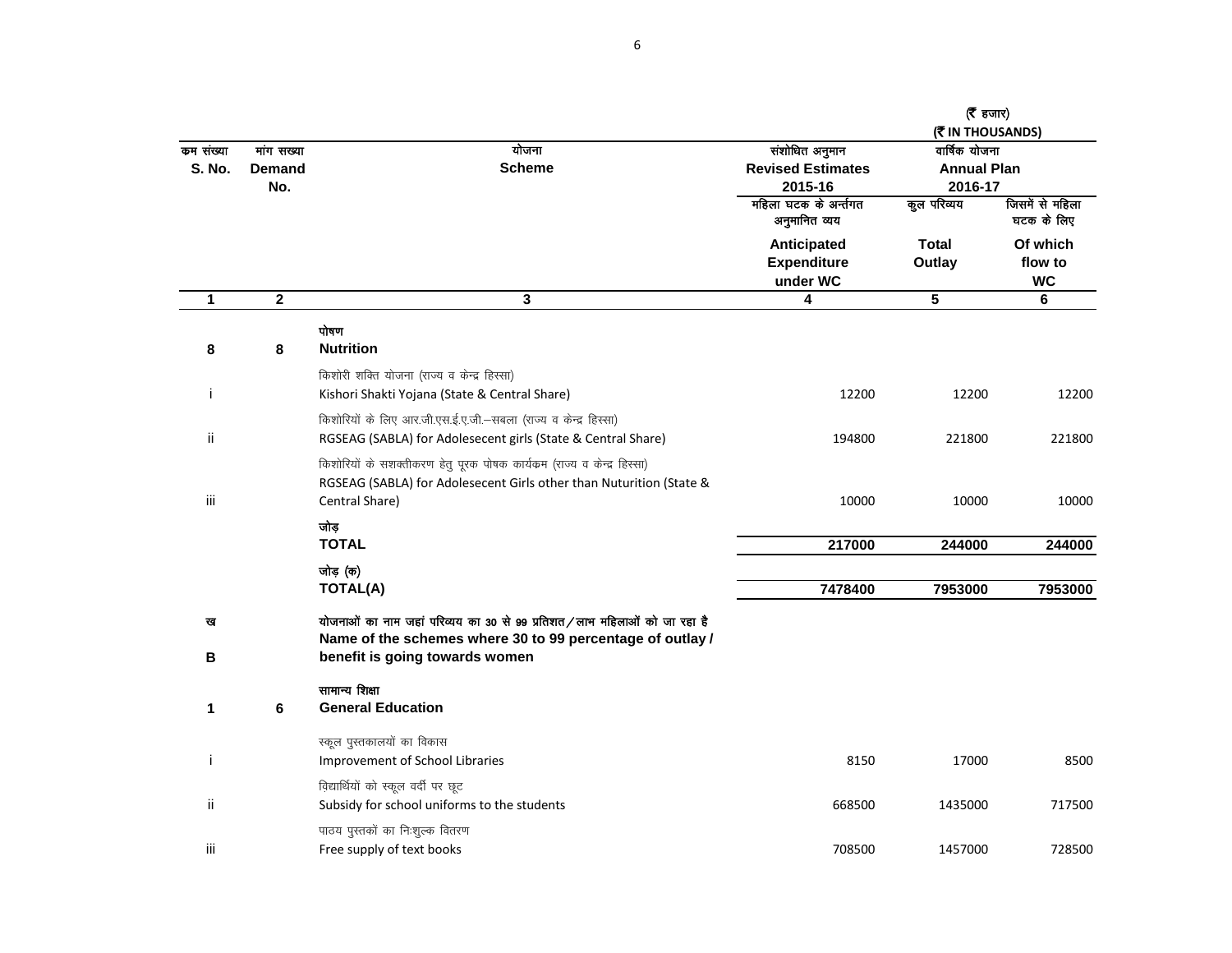|                            |                                    |                                                                                                                                                                           |                                                       | (रैं हजार)<br>( THOUSANDS)                     |                                  |
|----------------------------|------------------------------------|---------------------------------------------------------------------------------------------------------------------------------------------------------------------------|-------------------------------------------------------|------------------------------------------------|----------------------------------|
| कम संख्या<br><b>S. No.</b> | गांग सख्या<br><b>Demand</b><br>No. | योजना<br><b>Scheme</b>                                                                                                                                                    | संशोधित अनुमान<br><b>Revised Estimates</b><br>2015-16 | वार्षिक योजना<br><b>Annual Plan</b><br>2016-17 |                                  |
|                            |                                    |                                                                                                                                                                           | महिला घटक के अर्न्तगत<br>अनुमानित व्यय                | कुल परिव्यय                                    | जिसमें से महिला<br>घटक के लिए    |
|                            |                                    |                                                                                                                                                                           | Anticipated<br><b>Expenditure</b><br>under WC         | <b>Total</b><br>Outlay                         | Of which<br>flow to<br><b>WC</b> |
| $\mathbf{1}$               | $\mathbf{2}$                       | 3                                                                                                                                                                         | 4                                                     | $\overline{5}$                                 | 6                                |
| iv                         |                                    | नये माध्यमिक स्कूल खोलना/उच्चीकरण/माध्यमिक स्कूलों का विभाजन इत्यादि<br>Opening of new Sec. Schools/Upgradation/bifurcation of Secondary<br>Schools                       | 3286500                                               | 10000000                                       | 5000000                          |
| ٧                          |                                    | स्कूल विस्तार कार्यक्रम<br>School extension programme                                                                                                                     | 15000                                                 | 30000                                          | 15000                            |
| vi                         |                                    | +2 स्तर पर कम्प्युटर विज्ञान / कम्प्युटर शिक्षा कार्यक्रम की प्रस्तुति<br>Introduction of Computer Science at +2 stage/ Computer education<br>programme                   | 92500                                                 | 230000                                         | 115000                           |
| vii                        |                                    | विद्यार्थियों को प्रशिक्षण सुविधाएं<br>Coaching facilities to students                                                                                                    | 15000                                                 | 42000                                          | 21000                            |
| viii                       |                                    | योग्यता सुधार के लिए परीक्षा सुधार शाखा<br>Exam reforms branch for qualification improvement                                                                              | 60000                                                 | 160000                                         | 80000                            |
| ix                         |                                    | शैक्षणिक रूप से पिछड़े /अल्पसंख्यक विद्यार्थियों का कल्याण<br>Welfare of educationally backward / minority students                                                       | 56400                                                 | 120000                                         | 60000                            |
| X                          |                                    | विद्यमान राजकीय संयोजित स्कूलों में प्राईमरी पूर्व व प्राईमरी कक्षाओं का प्रावधान<br>Provision of pre primary /primary classes in the existing Govt. composite<br>schools | 3000                                                  | 7000                                           | 3500                             |
| xi                         |                                    | सर्व शिक्षा अभियान (राज्य व केन्द्र हिस्सा)<br>Sarva Shiksha Abhiyan (State & Central Share                                                                               | 650000                                                | 1700000                                        | 850000                           |
| xii                        |                                    | नगर निगम<br>Municipal Corporations (North, South East).                                                                                                                   | 1760000                                               | 3550000                                        | 1775000                          |
| xiii                       |                                    | शिक्षा का अधिकार अधिनियम<br>Right to Education (RTE).                                                                                                                     | 175000                                                | 300000                                         | 150000                           |
| xiv                        |                                    | शिक्षक प्रशिक्षण (एस.सी.ई.आर.टी.)<br><b>Teachers Training (SCERT)</b>                                                                                                     | 146000                                                | 1295000                                        | 647500                           |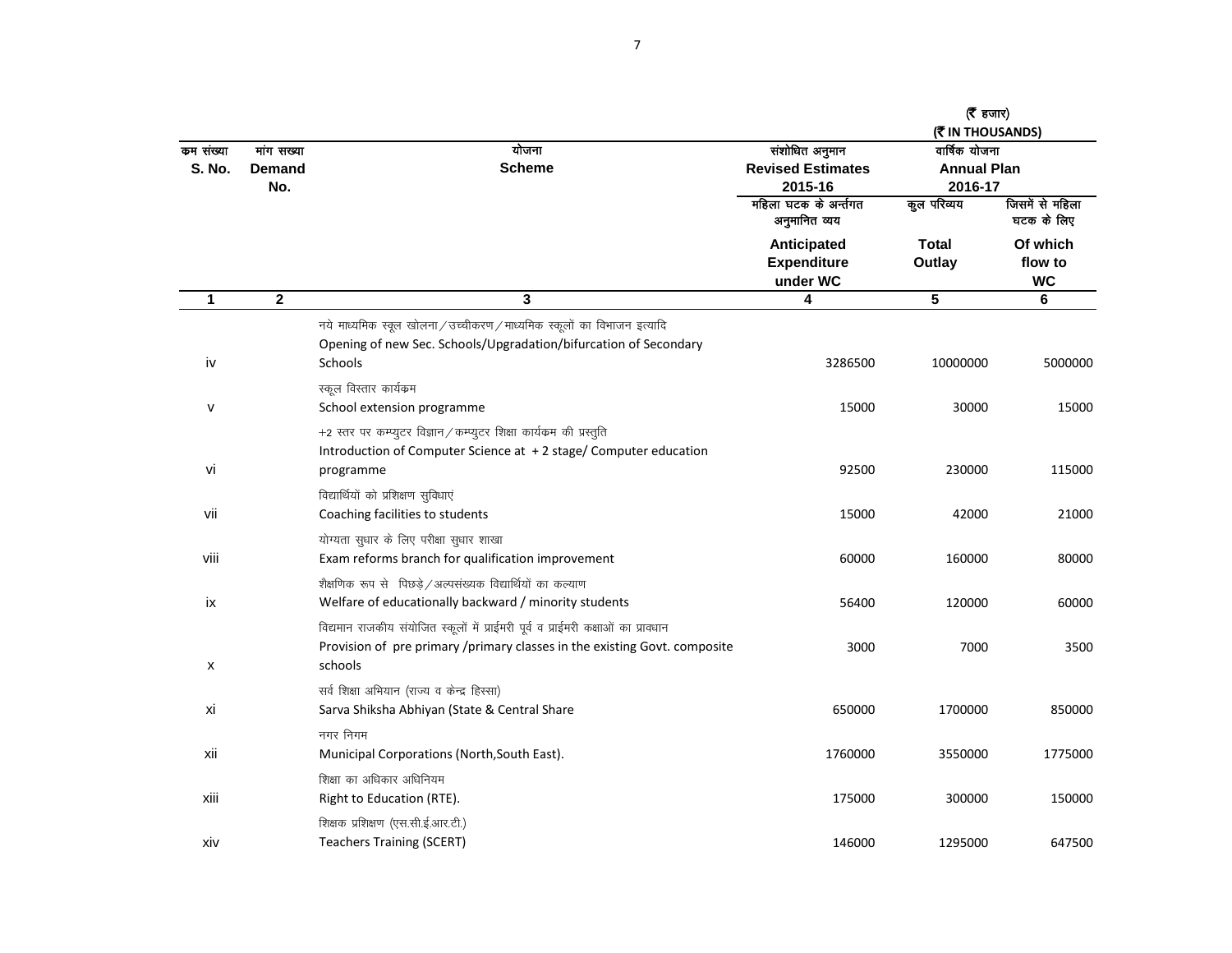|                            |                             |                                                 |                                                       | ( $\bar{\epsilon}$ हजार)<br>(そ IN THOUSANDS)   |                                  |  |
|----------------------------|-----------------------------|-------------------------------------------------|-------------------------------------------------------|------------------------------------------------|----------------------------------|--|
| कम संख्या<br><b>S. No.</b> | गांग सख्या<br><b>Demand</b> | योजना<br><b>Scheme</b><br>No.                   | संशोधित अनुमान<br><b>Revised Estimates</b><br>2015-16 | वार्षिक योजना<br><b>Annual Plan</b><br>2016-17 |                                  |  |
|                            |                             |                                                 | महिला घटक के अर्न्तगत<br>अनुमानित व्यय                | कुल परिव्यय                                    | जिसमें से महिला<br>घटक के लिए    |  |
|                            |                             |                                                 | Anticipated<br><b>Expenditure</b><br>under WC         | <b>Total</b><br>Outlay                         | Of which<br>flow to<br><b>WC</b> |  |
| $\mathbf{1}$               | $\mathbf{2}$                | $\overline{\mathbf{3}}$                         | 4                                                     | $\overline{\mathbf{5}}$                        | 6                                |  |
|                            |                             | युवा योजना                                      |                                                       |                                                |                                  |  |
| XV                         |                             | Scheme of YUVA                                  | 185000                                                | 400000                                         | 200000                           |  |
|                            |                             | राष्ट्रीय माघ्यमिक शिक्षा अभियान                |                                                       |                                                |                                  |  |
| xvi                        |                             | Rashtriya Madhyamic Shiksha Abhiyan             | 63500                                                 | 215000                                         | 107500                           |  |
|                            |                             | जोड़                                            |                                                       |                                                |                                  |  |
|                            |                             | <b>TOTAL</b>                                    | 7893050                                               | 20958000                                       | 10479000                         |  |
|                            |                             | खेलकूद एवं युवा सेवाएं                          |                                                       |                                                |                                  |  |
| $\mathbf{2}$               | 6                           | <b>Sports &amp; Youth Services</b>              |                                                       |                                                |                                  |  |
|                            |                             | खेलकूद एवं कीडा गतिविधियों को प्रोत्साहन        |                                                       |                                                |                                  |  |
| ÷                          |                             | Promotion of Sports & games activities          | 130950                                                | 261000                                         | 130500                           |  |
|                            |                             | युवा कल्याण कार्यक्रम                           |                                                       |                                                |                                  |  |
| ij.                        |                             | Youth Welfare Programme                         | 2000                                                  | 6000                                           | 3000                             |  |
|                            |                             | शारीरिक शिक्षा का विकास                         |                                                       |                                                |                                  |  |
| iii                        |                             | Dev. of Physical Education                      | 800                                                   | 1600                                           | 800                              |  |
|                            |                             | राजकीय विद्यालयों में स्काउट एवं गाइड कार्यक्रम |                                                       |                                                |                                  |  |
| iv                         |                             | Scout & Guide Programme in Govt. School         | 2000                                                  | 5000                                           | 2500                             |  |
|                            |                             | जोड़                                            |                                                       |                                                |                                  |  |
|                            |                             | <b>TOTAL</b>                                    | 135750                                                | 273600                                         | 136800                           |  |
| 3                          | 6                           | नगर निगम<br><b>Municipal Corporations</b>       |                                                       |                                                |                                  |  |
|                            |                             | शारीरिक शिक्षा का विस्तार एवं सुधार             |                                                       |                                                |                                  |  |
| ÷                          |                             | Expansion & improvement of physical education   | 5500                                                  | 30000                                          | 15000                            |  |
|                            |                             | जोड़                                            |                                                       |                                                |                                  |  |
|                            |                             | <b>TOTAL</b>                                    | 5500                                                  | 30000                                          | 15000                            |  |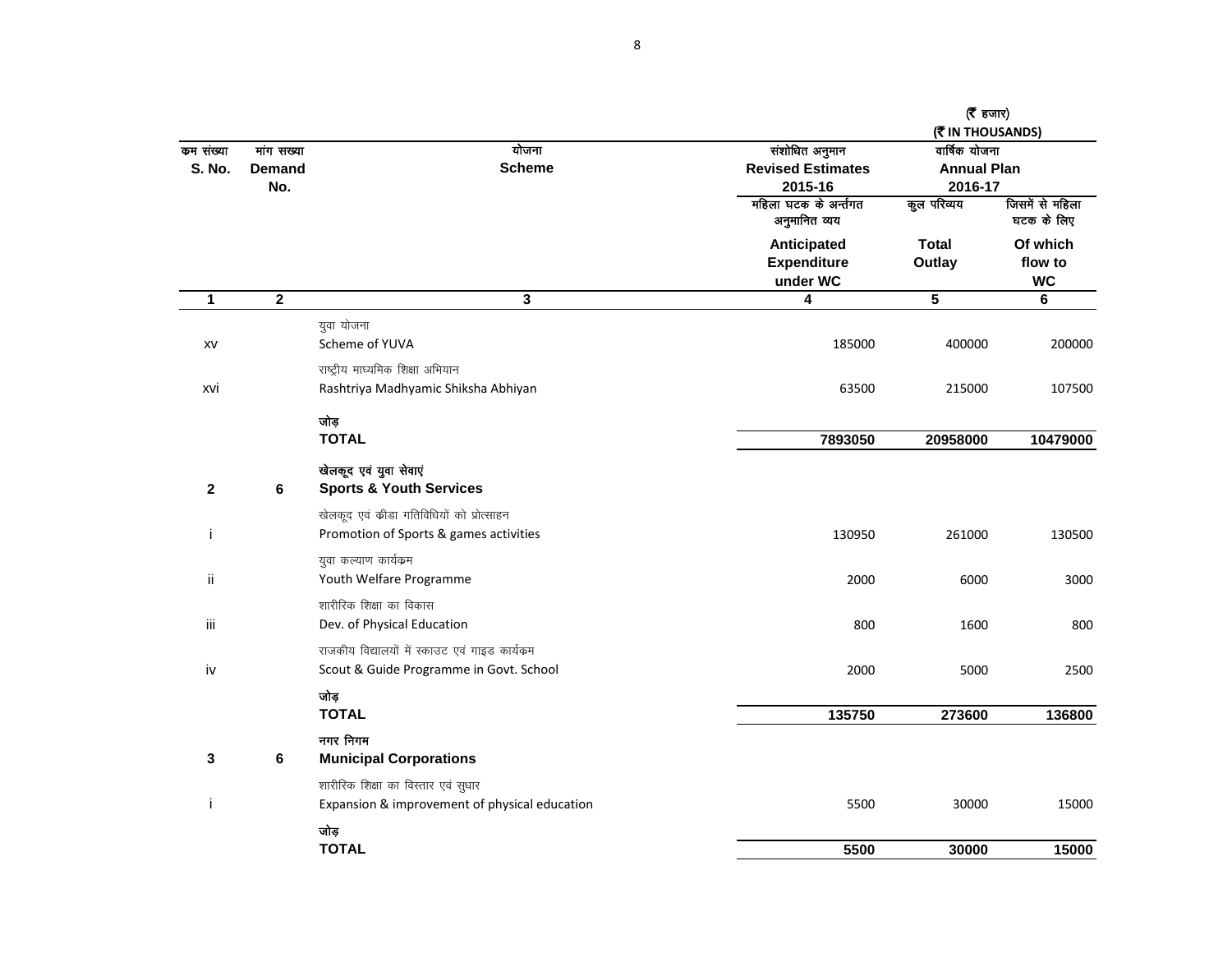|               |                  |                                                                                     |                                               | ( $\bar{\tau}$ हजार)<br>(そ IN THOUSANDS) |                                  |  |
|---------------|------------------|-------------------------------------------------------------------------------------|-----------------------------------------------|------------------------------------------|----------------------------------|--|
| कम संख्या     | गांग सख्या       | योजना                                                                               | संशोधित अनुमान                                | वार्षिक योजना                            |                                  |  |
| <b>S. No.</b> | <b>Demand</b>    | <b>Scheme</b>                                                                       | <b>Revised Estimates</b>                      | <b>Annual Plan</b>                       |                                  |  |
|               | No.              |                                                                                     | 2015-16                                       | 2016-17                                  |                                  |  |
|               |                  |                                                                                     | महिला घटक के अर्न्तगत<br>अनुमानित व्यय        | कुल परिव्यय                              | जिसमें से महिला<br>घटक के लिए    |  |
|               |                  |                                                                                     | Anticipated<br><b>Expenditure</b><br>under WC | <b>Total</b><br>Outlay                   | Of which<br>flow to<br><b>WC</b> |  |
| 1             | $\boldsymbol{2}$ | 3                                                                                   | 4                                             | 5                                        | 6                                |  |
| 4             |                  | महिला एवं बाल विकास विभाग<br>Department of Women and Child Development              |                                               |                                          |                                  |  |
| j             |                  | बाल अधिकार आयोग<br>Child Right Commission                                           | 10000                                         | 20000                                    | 10000                            |  |
|               |                  | जोड़<br><b>TOTAL</b>                                                                | 10000                                         | 20000                                    | 10000                            |  |
| 5             |                  | पोषाहार<br><b>Nutrition</b>                                                         |                                               |                                          |                                  |  |
|               |                  | आई.सी.डी.एस. योजना के अंतर्गत पूरक पोषाहार योजना-एस.एन.पी. (राज्य व केन्द्र हिस्सा) |                                               |                                          |                                  |  |
|               |                  | Supplementry Nutrition Programme(SNP) in ICDS Project (State &                      |                                               |                                          |                                  |  |
| ÷             |                  | Central Share)                                                                      | 826500                                        | 1766000                                  | 883000                           |  |
|               |                  | मध्याहन् भोजन (राज्य व केन्द्र हिस्सा)                                              |                                               |                                          |                                  |  |
| ii            |                  | Mid-Day-Meal (State & Central Share)                                                | 830000                                        | 1660000                                  | 830000                           |  |
|               |                  | जोड़                                                                                |                                               |                                          |                                  |  |
|               |                  | <b>Total</b>                                                                        | 1656500                                       | 3426000                                  | 1713000                          |  |
|               |                  | समाज कल्याण विभाग                                                                   |                                               |                                          |                                  |  |
| 6             | 8                | <b>Social Welfare Department</b>                                                    |                                               |                                          |                                  |  |
|               |                  | वरिष्ठ नागरिक पेंशन योजना                                                           |                                               |                                          |                                  |  |
| j             |                  | Pension to Senior Citizions                                                         | 3044000                                       | 6100000                                  | 3050000                          |  |
|               |                  | अपंगों की वित्तिय सहायता                                                            |                                               |                                          |                                  |  |
| ii            |                  | Financial Assistance to Differently Abled Persons                                   | 543550                                        | 1050000                                  | 525000                           |  |
|               |                  | जोड़                                                                                |                                               |                                          |                                  |  |
|               |                  | <b>Total</b>                                                                        | 3587550                                       | 7150000                                  | 3575000                          |  |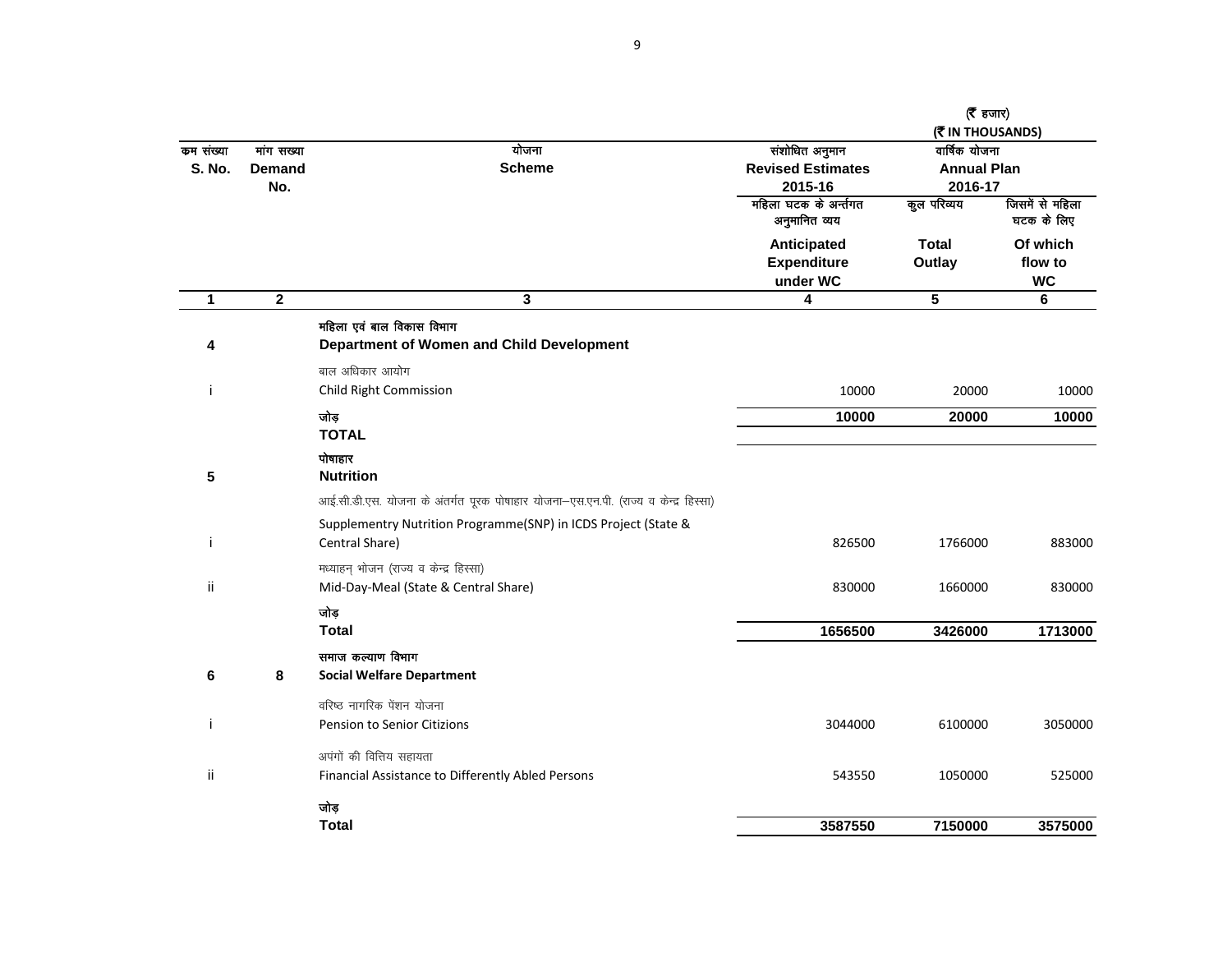|                            |                                    |                                                                                                                                     |                                                       | $(5 \text{ s})$<br>(そ IN THOUSANDS)            |                                  |
|----------------------------|------------------------------------|-------------------------------------------------------------------------------------------------------------------------------------|-------------------------------------------------------|------------------------------------------------|----------------------------------|
| कम संख्या<br><b>S. No.</b> | गांग सख्या<br><b>Demand</b><br>No. | योजना<br><b>Scheme</b>                                                                                                              | संशोधित अनुमान<br><b>Revised Estimates</b><br>2015-16 | वार्षिक योजना<br><b>Annual Plan</b><br>2016-17 |                                  |
|                            |                                    |                                                                                                                                     | महिला घटक के अर्न्तगत<br>अनुमानित व्यय                | कुल परिव्यय                                    | जिसमें से महिला<br>घटक के लिए    |
|                            |                                    |                                                                                                                                     | Anticipated<br><b>Expenditure</b><br>under WC         | <b>Total</b><br>Outlay                         | Of which<br>flow to<br><b>WC</b> |
| 1                          | $\mathbf 2$                        | 3                                                                                                                                   | 4                                                     | $\overline{\mathbf{5}}$                        | 6                                |
| $\overline{7}$             | 8                                  | अ.जा. / अ.ज.जा. एंव पिछडें वर्गो का कल्याण विभाग<br>Department for Welfare of SC/ST/OBC/Min.                                        |                                                       |                                                |                                  |
|                            |                                    | अन.जा. / जनजाति अन्य पिछडे वर्ग एवं अल्प संख्यक छात्रों के लिए छात्रवृत्ति पुस्तकों व<br>लेखन सामग्री की खरीद के लिए वित्तिय सहायता |                                                       |                                                |                                  |
|                            |                                    | Financial Assistance for purchase of stationary etc. to                                                                             |                                                       |                                                |                                  |
|                            |                                    | SC/ST/OBC/Minority Students                                                                                                         | 480000                                                | 1280000                                        | 512000                           |
|                            |                                    | अ.जा. / अ.ज.जा. / अन्य पिछडे वर्ग एवं अल्प संख्यक छात्रों को योग्यता छात्रवृती                                                      |                                                       |                                                |                                  |
| ii.                        |                                    | Scholarship/Merit Scholarship to SC/ST/OBC/Minority Students                                                                        | 416000                                                | 1100000                                        | 440000                           |
|                            |                                    | अन.जा. / जनजाति अन्य पिछडे वर्ग एवं अल्प संख्यक के कालेजों व विश्वविद्यालय छात्रों के<br>लिए छात्रवृत्ति                            |                                                       |                                                |                                  |
|                            |                                    | Merit Scholarship for College & University Students of                                                                              |                                                       |                                                |                                  |
| iii                        |                                    | SC/ST/OBC/Minority                                                                                                                  | 34000                                                 | 90000                                          | 36000                            |
|                            |                                    | अ.जा. / जनजाति अन्य पिछडे वर्ग एवं अल्प संख्यक को व्यवसायिक / तकनीकी छात्रवृत्ति                                                    |                                                       |                                                |                                  |
| iv                         |                                    | Vocational & Technical Scholarship to SC/ST/OBC/Minority Students                                                                   | 1600                                                  | 4000                                           | 1600                             |
|                            |                                    | सार्वजनिक विद्यालयों में अ.जा. / अ.ज.जा. / अन्य पिछड़े वर्ग एवं अल्प संख्यक छात्रों का<br>ट्यूशन फीस की वापसी                       |                                                       |                                                |                                  |
|                            |                                    | Reimbursement of Tuition Fee in Public Schools to SC/ST/OBC/Minority                                                                |                                                       |                                                |                                  |
| v                          |                                    | Students                                                                                                                            | 148000                                                | 370000                                         | 148000                           |
|                            |                                    | जोड़                                                                                                                                |                                                       |                                                |                                  |
|                            |                                    | <b>Total</b>                                                                                                                        | 1079600                                               | 2844000                                        | 1137600                          |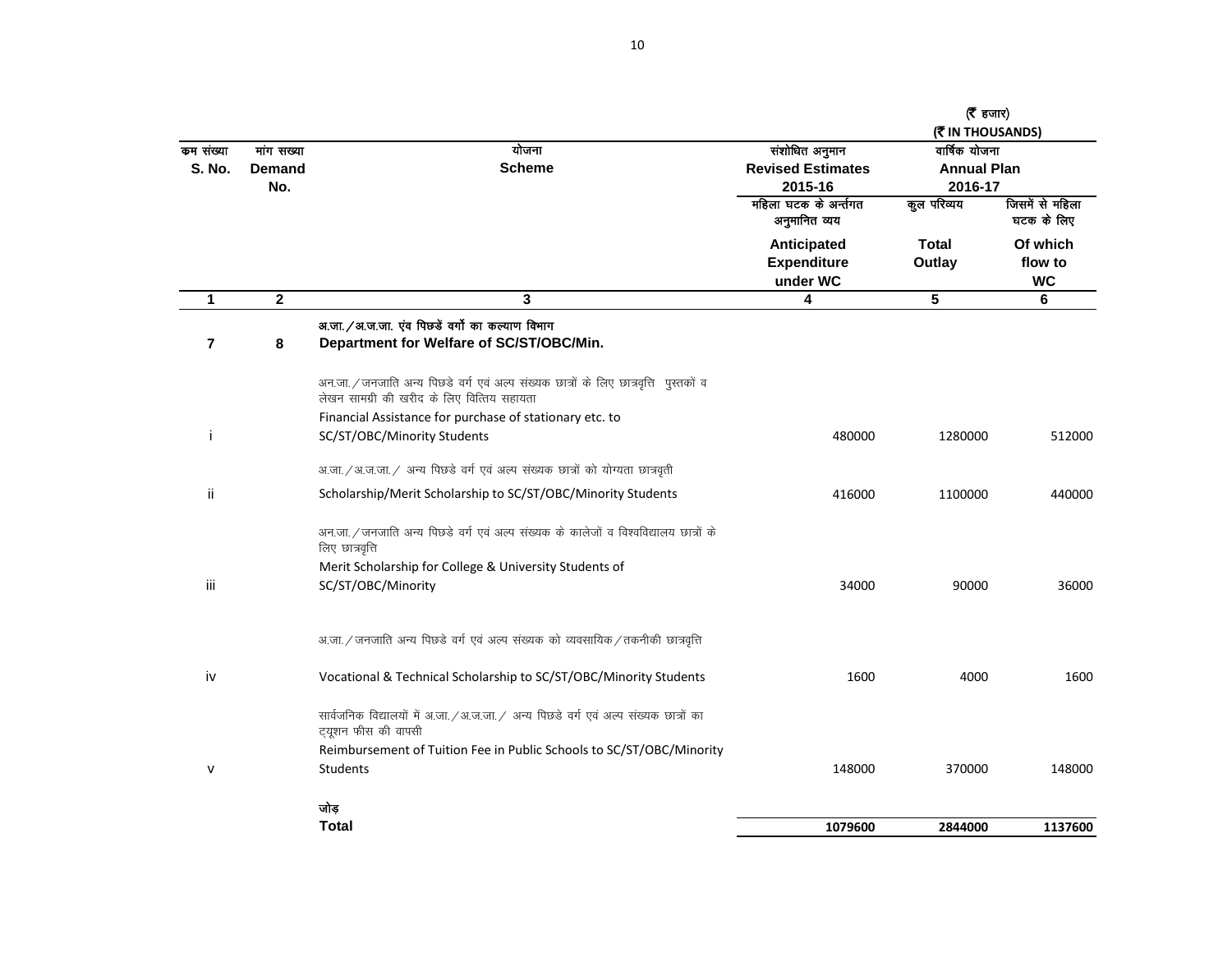|               |               |                                                         |                                        | (रै $\tau$ हजार)   |                               |
|---------------|---------------|---------------------------------------------------------|----------------------------------------|--------------------|-------------------------------|
|               |               |                                                         |                                        | (M) THOUSANDS)     |                               |
| कम संख्या     | गांग सख्या    | योजना                                                   | संशोधित अनुमान                         | वार्षिक योजना      |                               |
| <b>S. No.</b> | <b>Demand</b> | <b>Scheme</b>                                           | <b>Revised Estimates</b>               | <b>Annual Plan</b> |                               |
|               | No.           |                                                         | 2015-16                                | 2016-17            |                               |
|               |               |                                                         | महिला घटक के अर्न्तगत<br>अनुमानित व्यय | कुल परिव्यय        | जिसमें से महिला<br>घटक के लिए |
|               |               |                                                         | Anticipated                            | <b>Total</b>       | Of which                      |
|               |               |                                                         | <b>Expenditure</b>                     | Outlay             | flow to                       |
|               |               |                                                         | under WC                               |                    | <b>WC</b>                     |
| 1             | $\mathbf{2}$  | 3                                                       | 4                                      | 5                  | 6                             |
|               |               | स्वास्थ्य सेवायें निदेशालय                              |                                        |                    |                               |
| 8             | 7             | <b>Directorate of Health Services</b>                   |                                        |                    |                               |
|               |               | चाचा नेहरु सेहत योजना                                   |                                        |                    |                               |
|               |               | Chacha Nehru Sehat Yojna                                | 17199                                  | 60000              | 30000                         |
|               |               | चाचा नेहरु बाल चिकित्सालय                               |                                        |                    |                               |
| ij            |               | Chacha Nehru Bal Chiketsalya                            | 288500                                 | 660000             | 330000                        |
|               |               | जोड़                                                    |                                        |                    |                               |
|               |               | <b>Total</b>                                            | 305699                                 | 720000             | 360000                        |
|               |               | तकनीकी शिक्षा                                           |                                        |                    |                               |
| 11            | 6             | <b>Technical Education</b>                              |                                        |                    |                               |
|               |               | इंद्रप्रस्थ सूचना प्रोद्यौगिकी संस्थान (ऋण)             |                                        |                    |                               |
|               |               | Indraprastha institute of Information Technology (Loan) | 270000                                 | 600000             | 180000                        |
|               |               | जोड़                                                    |                                        |                    |                               |
|               |               | <b>Total</b>                                            | 270000                                 | 600000             | 180000                        |
|               |               | जोड़ (ख)                                                |                                        |                    |                               |
|               |               | Total (B)                                               | 14943649                               | 36021600           | 17606400                      |